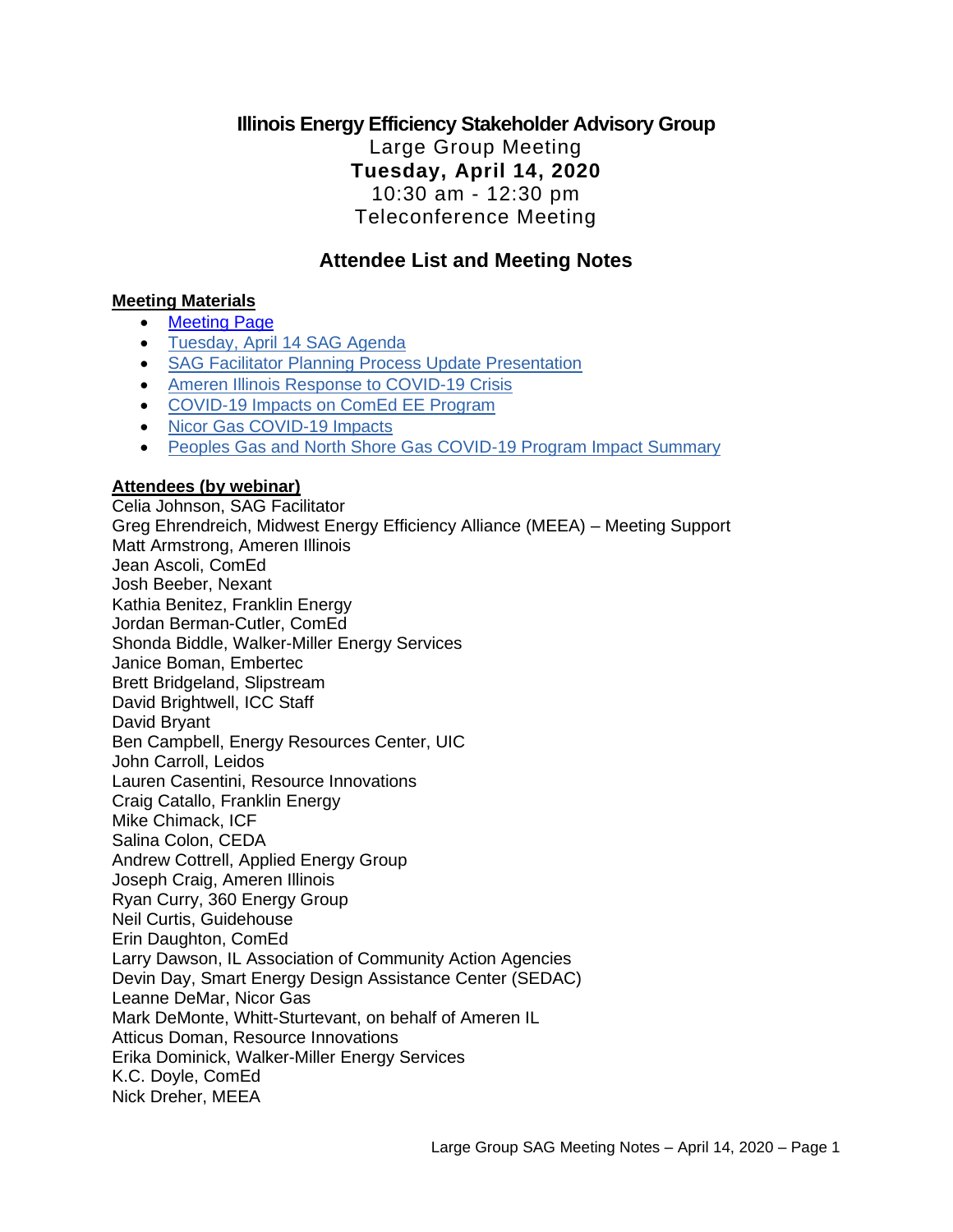Julie Drennen, Center for Energy and Environment Gabe Duarte, CLEAResult Allen Dusault, Franklin Energy Deb Dynako, Slipstream Greg Ehrendreich, MEEA Katherine Elmore, Community Investment Corp. Jeff Erickson, Guidehouse Lance Escue, Ameren Illinois Jim Fay, ComEd Jason Fegley, Leidos Phil Flaherty, Bidgely Scott Fotre, CMC Energy Julia Friedman, Oracle Omayra Garcia, Peoples Gas & North Shore Gas LaJuana Garrett, Nicor Gas Jenny George, Leidos Jean Gibson, Peoples Gas & North Shore Gas Stacy Gloss, U of I Indoor Climate Research & Training Keith Goerss, Ameren Illinois Laura Goldberg, NRDC Jon Gordon, Enervee Heidi Gorrill, Slipstream Kevin Grabner, Guidehouse Steve Greene, Bidgely Andrey Gribovich, DNV-GL Mary Ellen Guest, Chicago Bungalow Association Randy Gunn, Guidehouse Vince Gutierrez, ComEd Cliff Haefke, Energy Resources Center, UIC Amir Haghighat, CLEAResult Jim Heffron, Franklin Energy Dave Hernandez, ComEd Travis Hinck, GDS Associates Brian Hoeger, Nexant Julie Hollensbe, ComEd Hannah Howard, Opinion Dynamics Jeff Hurley, Blue Green Alliance Tammy Jackson, Ameren Illinois Cheryl Jenkins, VEIC (IL-TRM Administrator) Jim Jerozal, Nicor Gas Cheryl Johnson, People for Community Recovery Mary Johnson, Resource Innovations Katherine Johnston, Green Homes Illinois Kara Jonas, MEEA Humayun Kabir, Nexant Lalita Kalita, ComEd Haley Keegan, Resource Innovations Rob Kelter, Environmental Law & Policy Center Mike King, Nicor Gas Chester Kolodziej, Northern IL Energy Summits & Expos Larry Kotewa, Elevate Energy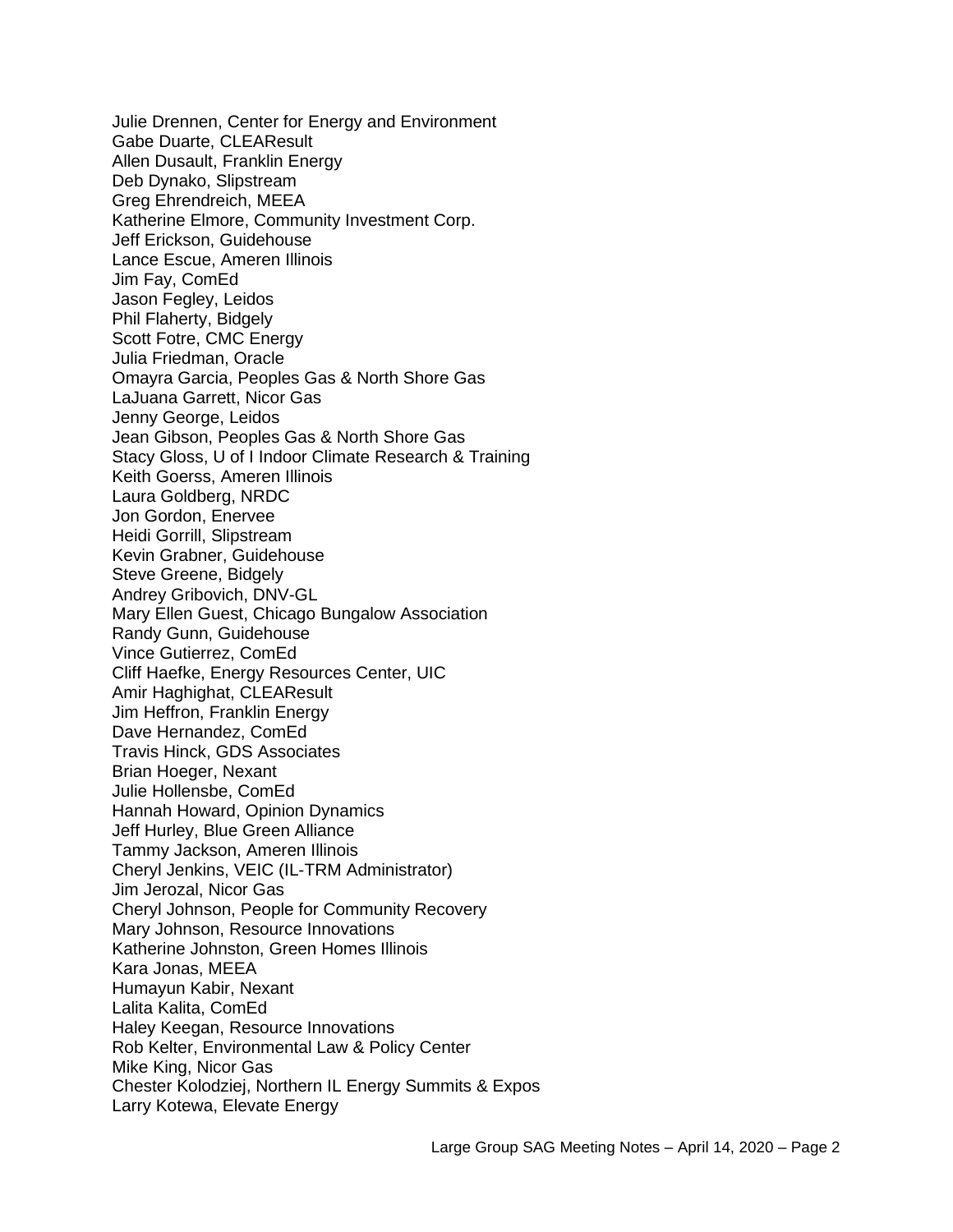Monique Leonard, Ameren Illinois Bruce Liu, Nicor Gas Molly Lunn, ComEd Karen Lusson, National Consumer Law Center (NCLC) John Mascarenhas, CLEAResult Marlon McClinton, Utilivate Adam McMurtrey, Exxon-Mobil Brady McNall, DNV-GL Rebecca McNish, ComEd Nishant Mehta, Guidehouse Tim Melloch, Future Energy Enterprises Abigail Miner, IL Attorney General's Office Anne Mitchell, Jenner & Block, on behalf of Nicor Gas Zenia Montero, ICF Oscar Mora-Diaz, Energy Resources Center, UIC Jennifer Morris, ICC Staff Phil Mosenthal, Optimal Energy, on behalf of IL Attorney General's Office Kelly Mulder, Illume Advising Denise Munoz, ComEd Chris Neme, Energy Futures Group, on behalf of NRDC Rob Neumann, Guidehouse Dantawn Nicholson, ComEd Victoria Nielsen, Applied Energy Group Eric O'Neill, Michaels Energy Theo Okiro, Future Energy Enterprises Maria Onesto Moran, Green Home Experts Randy Opdyke, Nicor Gas Antonia Ornelas, Elevate Energy Angie Ostaszewski, Ameren Illinois Briana Parker, Elevate Energy Patricia Plympton, Guidehouse Christina Pagnusat, Peoples Gas & North Shore Gas Ashley Palladino, Resource Innovations Stacey Paradis, MEEA Lonny Peet, Nexant Deb Perry, Ameren Illinois Hanh Pham, Willdan Energy Solutions Michael Pittman, Ameren Illinois Jared Policicchio, City of Chicago Joe Reilly, Applied Energy Group Alberto Rincon, Future Energy Enterprises Stephanie Robinson, Ameren Illinois Zach Ross, Opinion Dynamics Todd Rusk, SEDAC Emma Salustro, ComEd Andrew Samuels, Nexant Anthony Santarelli, SEDAC Elena Savona, Elevate Energy Clayton Schroeder, Nexant Anna Selgert, Erthe Energy Solutions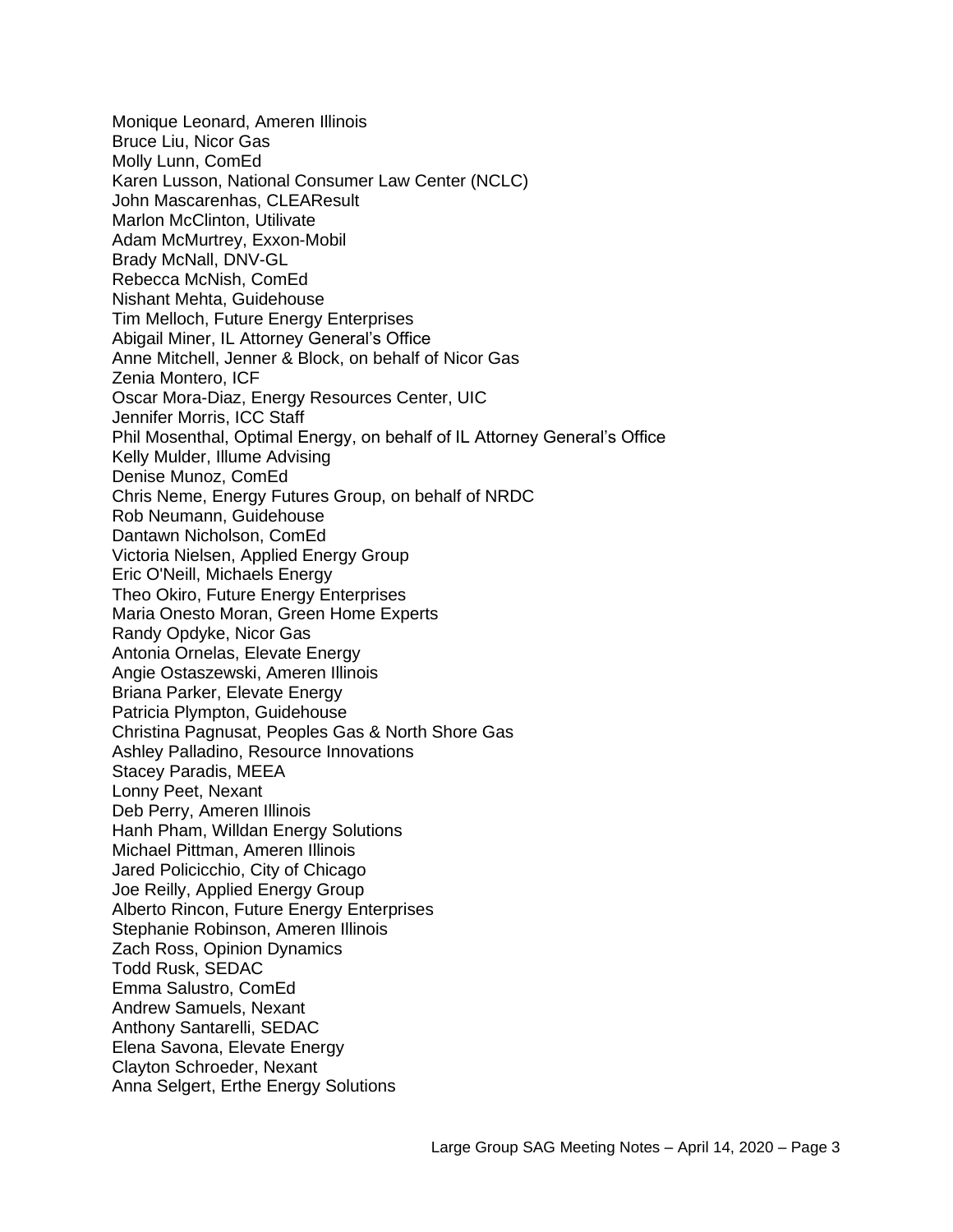Craig Sieben, AECOM Shawn Siems, Cardinal Building Performance Kristol Simms, Ameren Illinois Raman Singh, ICF David South, West Monroe Partners Susan Stefanovich, DNV-GL Jacob Stoll, ComEd Mark Szczygiel, Nicor Gas Todd Thornburg, ComEd Evan Tincknell, Opinion Dynamics Taso Tsiganos, IL Attorney General's Office Brian Uchtmann, Michaels Energy Andy Vaughn, Ameren Illinois Ted Weaver, First Tracks Consulting, on behalf of Nicor Gas Shelita Wellmaker, Ameren Illinois Walde Worster, Erthe Energy Solutions Wen Yang, ICF Cate York, Citizens Utility Board Liz Zimmerly, ComEd Arvind Singh, DNV-GL Rick Tonielli, ComEd Chris Vaughn, Nicor Gas Sara Wist, Cadmus Group Rohit Agarwal, West Monroe Partners Will Baker, Google Madeline Caldwell, CLEAResult Molly Graham, MEEA Kelly Gunn, ComEd Jan Harris, Guidehouse Wisit Kumphai, Elevate Energy John Lavallee, Leidos Mark Milby, ComEd Lauren Pashayan, IL Attorney General's Office Andrea Salazar, Michaels Energy Michelle Thoma-Culver, Elevate Energy Dan Westin, DMW-Consulting

## **Meeting Notes**

*Follow-up items indicated in red.*

# **SAG Portfolio Planning Process Update**

*Celia Johnson, SAG Facilitator*

- Due to impacts of COVID, EE Ideas due date pushed to Monday, April 27 (instead of April 1).
	- $\circ$  EE ideas: Invitation to submit ideas for utilities to consider in developing next plans
	- $\circ$  Not a solicitation/RFP an opportunity to collaborate
	- o Submittal template available here: [https://www.ilsag.info/meetings/portfolio](https://www.ilsag.info/meetings/portfolio-planning-process/)[planning-process/](https://www.ilsag.info/meetings/portfolio-planning-process/)
	- o Next steps: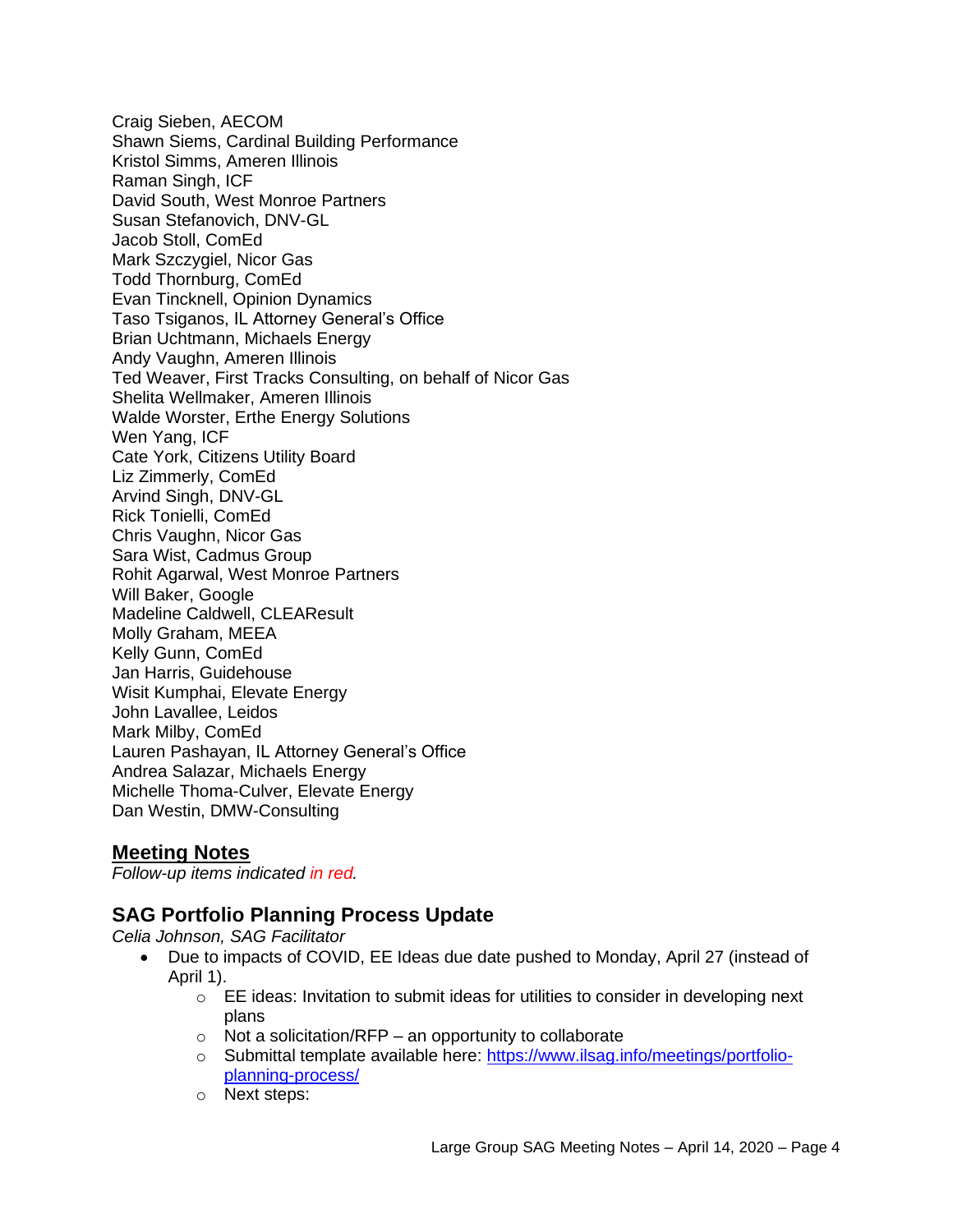- SAG Review Committee meeting in early May
- All ideas will be posted on SAG site as received
- Presentations on ideas on May 12-13 meeting
	- SAG-IQ Advisory Committee joint meeting on Wed., May 13
	- Responses by utilities on June 16-17 meeting
		- SAG-IQ Advisory Committee joint meeting on Wed., June 17
- Due to cancellation of original 2-day SAG meeting in April, a 2-day will be scheduled for August.
- All meetings by teleconference until further notice.
- New COVID info page on SAG website: [https://www.ilsag.info/resources/covid-19](https://www.ilsag.info/resources/covid-19-resources/) [resources/](https://www.ilsag.info/resources/covid-19-resources/)

# **COVID-19 Impacts on Utility Portfolios**

[Ameren Illinois Response to COVID-19 Crisis](https://s3.amazonaws.com/ilsag/AIC-presentation-to-SAG-April-14-COVID-19-Impacts.pdf) *Kristol Simms and Matt Armstrong, Ameren Illinois*

Agenda: Crisis management; Program Response; Next Steps

Crisis Management

- 4 weeks staff WFH on March 18; IC suspend face-to-face March 20; shelter-in-place March 21.
- SAFETY FIRST is the priority.
- Utility has a COVID info page on their site including financial assistance resources
- EE Team established a COVID response team. Multidisciplinary team with a goal of vetting proposals for program shifts and manage requests for info and feedback and maintain open lines of communication with the parts of the team that continue to focus on programs.
- Outlook has shifted. No face-to-face. Radio, webinar, phone, social media have become the most important.
- Program allies network multiple allies have reported work stoppages due to COVID. Ameren is tracking. Dynamic situation. Some still out in field on emergency basis, will cover that. Working with customers and allies to reschedule projects.
- Field staff that been pulled; are working to offer virtual support. Admin and incentive checks happening. Appliance recycling IC unable to continue pickups – can't do that virtually. So that contractor has direct effects.
- Most work has shifted to virtual except emergencies and some exterior inspections (where possible).

Residential Response

- COVID is having a big impact on IQ channel customers. Shifting to virtual contact where possible, assess and evaluate where we can further conduct virtually. Hope to roll out Single Family long measure life kit.
- Administrative efforts continue. Apps still being accepted over phone or online. Processing as usual, and rescheduling to May or beyond. Dynamic situation but trying to schedule out to allow return to field when we are able to.
- Appliance recycling: field work on hold. 7 displaced field staff. Requests still being taken for a backlog.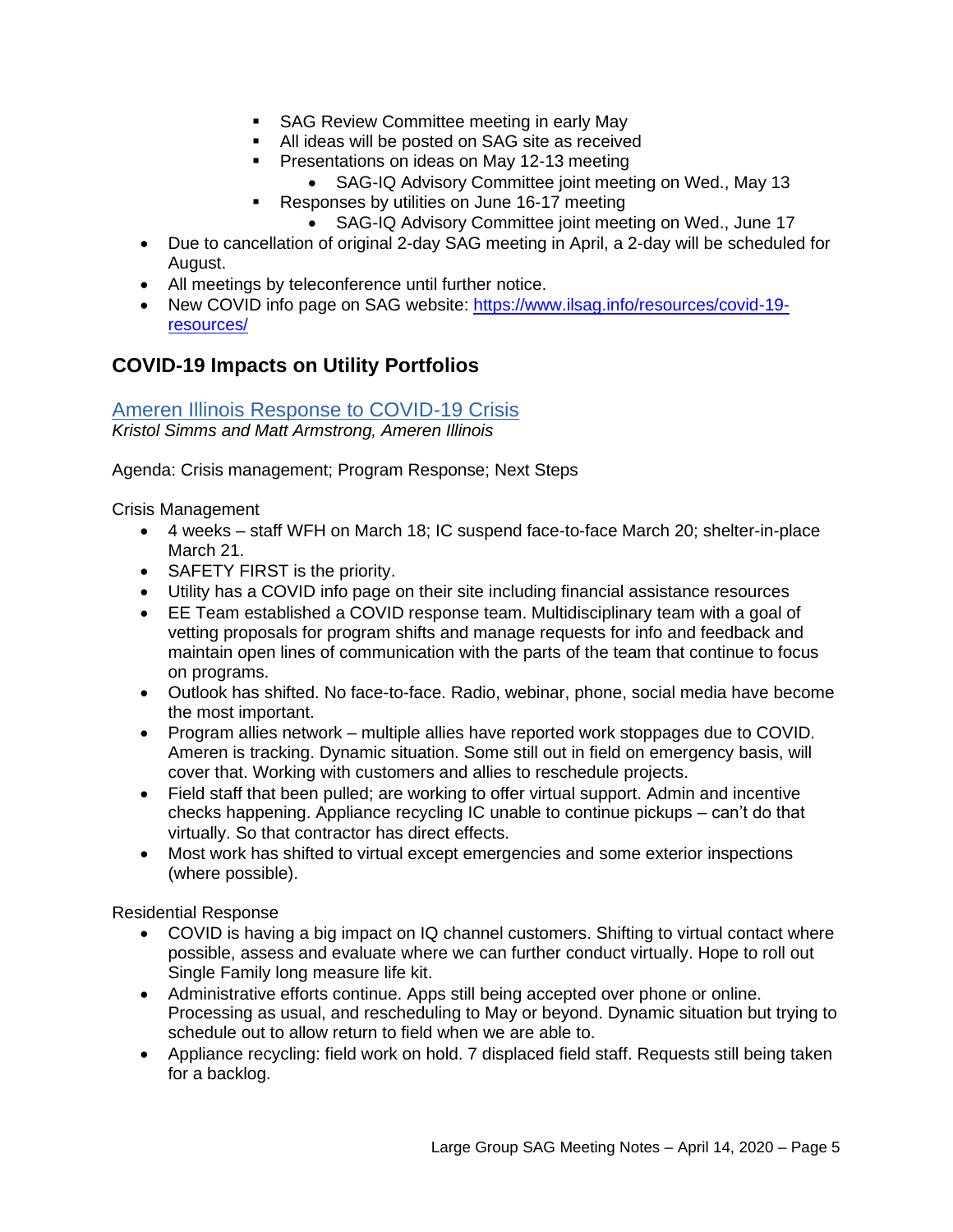- School kits: no presentation staff visits, have shifted to some online presentation virtual learning where we have that capability or are pushing to next school year.
- Heating & cooling: on own discretion, emergency only. Exterior QAQC where possible.
- Retail products: field staff doing training and QAQC virtual. Increased marketplace incentives and free shipping to increase uptake there.
- Smart savers: self-install option only. Pre-recorded self-install videos. Working to expand to virtual support platform via phones.
- Home efficiency specialist: WFH doing phone/email assistance; no expected staff disruption

#### Market Development Initiative Response

- Face to face interactions suspended until at least May 15
- Communication shift to social media, webinar, phone & vid appointments
- Community partners restructuring to accommodate shelter order but are still working to reach people in need
- EE kit mailing and marketplace coupons options being explored *Q: (Katherine Johnston) Will a backlog of smart savers want to have professional install of thermostats? A: Not sure yet but historic numbers on self-vs-contractor I believe we will have a backlog and ramp up.*
- Community Partner Senior Services Plus (SSP)
	- o Meals on Wheels and homemaker program increase in need for homebound seniors
	- o Box lunches to senior apartment complexes

*Q: (Chris Neme) Given the current situation, possible Enervee platform; are you trying to rush that into place for more online options? Will there be any efficient appliance rebates through that platform?*

*A: We are actively working with Enervee to get that up and running. Target*  was beginning of June. Offering is still being worked on. We are doing *everything we can to get it in place as quick as possible.*

*A: (Kristol Simms) Enervee is not set up to offer rebates, but will point back to our marketplace and we will explore how to work on rebates*

*Comment: (Chris Neme) I thought their platform would have a way for utilities to use the platform to offer rebates for qualifying products purchased through a variety of online retailers.* 

*A: (Kristol Simms) Primary purpose is to educate. Then connect to ways to purchase. Utility marketplace is one of those to allow for different rebates.* 

*Q: (Chris Neme) What about Amazon/Best Buy/Etc. purchases – any rebates through those? Some customers may be more comfortable/price/etc. through some retailers. Probably a trend now on more online purchases even when this is over. Would be good to offer rebates regardless.*

*A: (Kristol Simms) On smart thermostats for some retailers, we can look into it further.*

*A: (Jon Gordon, Enervee) We are working on expanding our retailer network to allow for more of that, it is part of the platform.* 

- o Handyman program has ceased in-person; focusing on a "Handyman Hotline" to help senior with home maintenance and EE
- o Connecting SSP with a woman-owned vendor who is coaching them on developing educational videos
- Community Partner SEDAC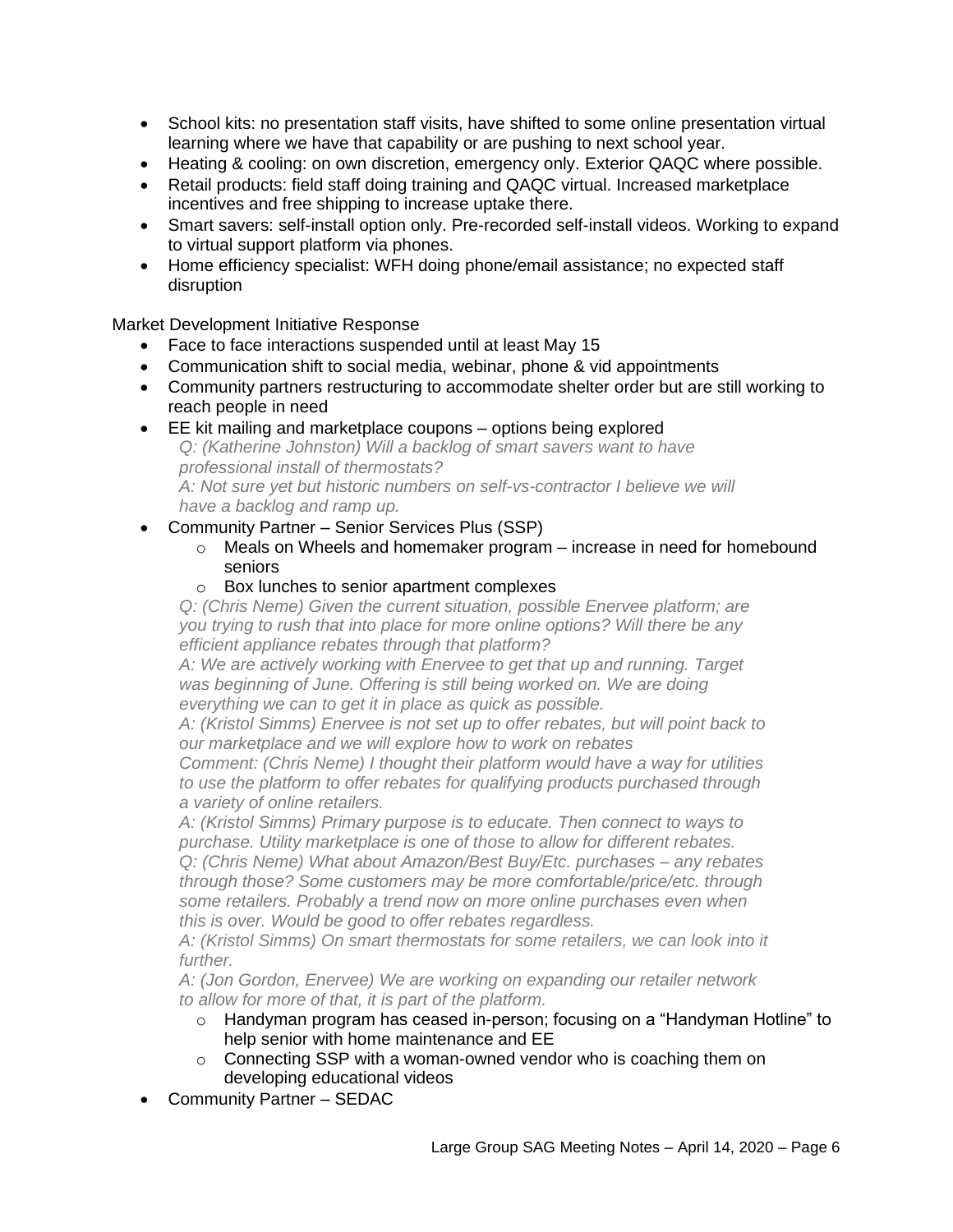$\circ$  Workforce development project – some shifts to expand literature review on workforce dev and resiliency after crisis.

Business Program Response

- Standard, custom, retro-Cx, small bis still offered
- Focus on virtual
- Street lighting still offered, installs at contractor discretion; field work safety protocols

Next Steps

- Dynamic situation.
- Tracking performance of large savings programs (Biz standard, SBDI, retail products, Biz custom).
- Attempting to track impact on low/moderate income customer programs. Seeking opportunities to support local small business.
- SAG needs
	- o Policy consideration
	- o Evaluation considerations
	- $\circ$  Discuss EE priorities identify our priorities and charge forward

#### Q&A

*Comment (Celia Johnson): Agree on items for SAG to explore. Expect we will be talking about COVID impacts for a long time. Glad you raised the evaluation/persistent savings issue. Will be scheduling a call. Have spoken to the evaluators and Ameren/ComEd about this. Will send out an announcement in the next couple of weeks.*

*Q: (Phil Mosenthal) Strikes me that there is a lot of commercial buildings & schools empty right now. May be tricky to get people to pay attention or spend money but there are opportunities. Have you thought about that, communicated with trade allies, etc.*

*A: (Kristol Simms) Good point. We're keeping an eye on it. During first 7-10 days we did see a spike in small business applications. Some businesses got concerned about signing up before things went away. Has decreased over the last 3 weeks. Contractors have raised concerns about health & safety and have decreased operations in general (not just utility programs). There are opportunities but unless there are allies that can do it… and what you said about business owners not being ready to spend. Won't overcome the full impact but we are working on it to look for some opportunities.*

*Q: (Jennifer Morris) Any impact on Voltage Optimization implementations? A: (Kristol Simms) We claim savings based on previous year installs, so 2020 savings claim won't be impacted. But 2021 circuits being installed now this year. Some identified to support hospitals and ops team is evaluating whether they are able to operationally install the technology on those circuits. Overall, just a timing shift we think. Potentially could have an impact but not high probability that it will impact savings.* 

*Q: (Laura Goldberg) Any coordination with energy assistance, collections, other utility staff?*

*A: (Kristol Simms) Internally, yes, all our EE communications go through a joint communication team that evaluates the PR. Regular communication about programs that are still active. If customers call in to customer service, they can get referred. Also are sharing with internal folks the info about efforts*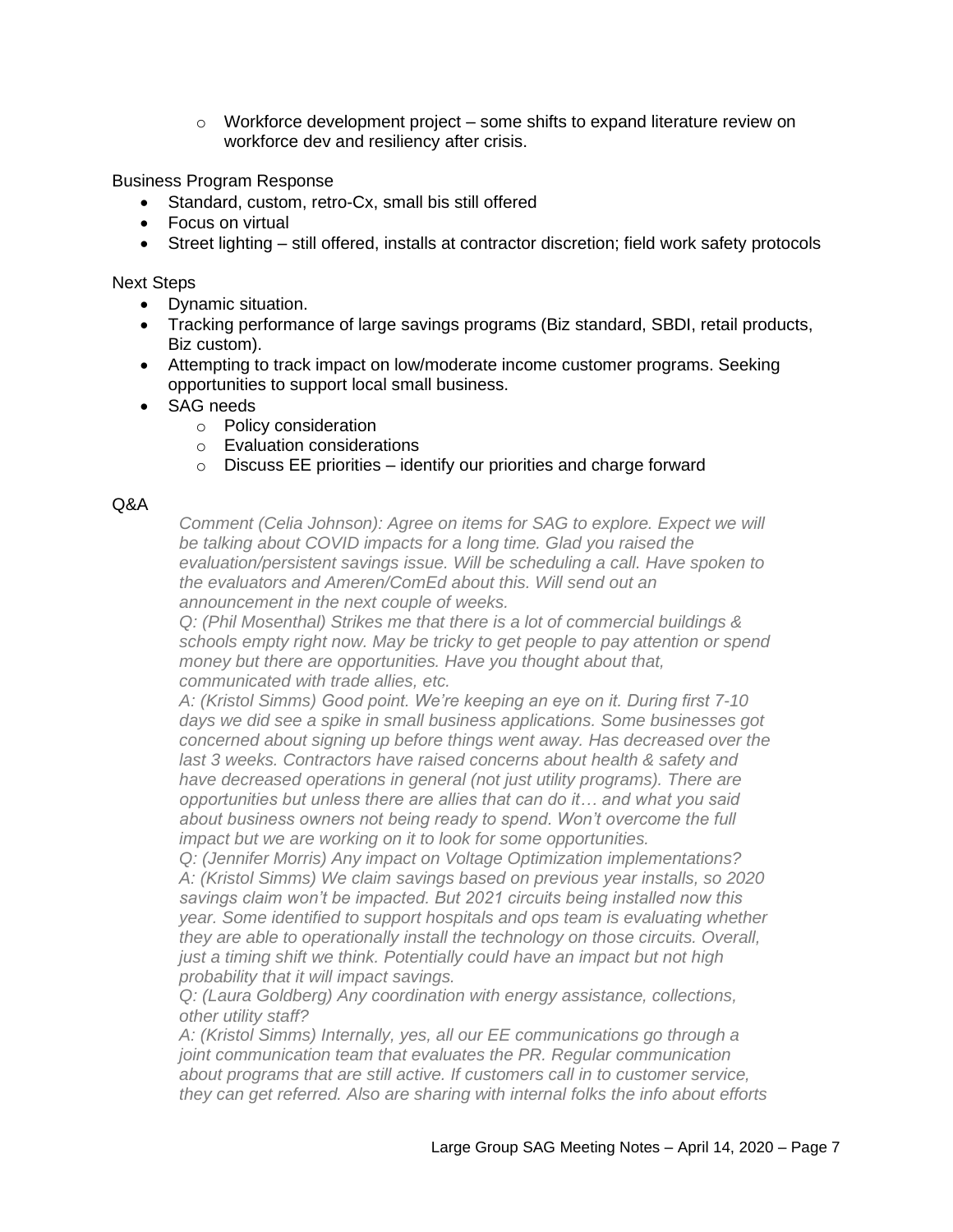*for small biz programs to share broadly with public. In terms of credit and collection practices, that info is in an earlier slide – suspension of disconnects and late fees.* 

*Question from Webinar (Cate York): On the topic of measures that customers can buy online and self-install, is it possible to clarify why customers must have Ameren IL as a heat source in order to be eligible for Marketplace measures (including LEDs – i.e. for Ameren IL electric and gas heat non-Ameren IL)?*

*Ameren IL will follow-up with CUB.*

# [COVID-19 Impacts on ComEd EE Program](https://s3.amazonaws.com/ilsag/ComEd_2020-April-SAG_FINAL.pdf)

*Molly Lunn, ComEd*

**Introduction** 

- Working hard internally and with contractors to balance health & safety against desire to help customers save on bills and meet mandates. Delicate balance right now.
- On-premise work has caused programs to be suspended or field operations portion suspended.
- Slow down in program uptake and will expect struggles in future on participation (more detail coming after this overview)
	- $\circ$  C&I 55% of portfolio is continuing virtually and at contractor discretion
	- o Res/Income eligible greater impacts some programs still offered, some on hold.
	- o Volt-Opt and streetlights not impacted
	- o Planning, R&D etc. not impacted
- Weekly tracking tools for filed intelligence and program metrics.

Residential Impacts

- Home energy assessments suspended on 3/17 until at least 4/30
- MF assessments same
- Appliance Rec- same
- Education kits suspended until schools reopen
- Lighting discounts continuing, but no retailer events or POS signage updates
- Appliance rebates same
- HVAC rebates rebates continue; no field QA/QC
- Home energy reports continuing, with modified messaging

Income Eligible Impacts

- SF, MF & Public Housing: suspended through 4/30; DCEO has also suspended their inperson intake, assessments, retrofits. Some CAAs taking phone apps for future.
- Manuf. Housing suspend field work, still taking backlogs
- Food Bank continue to distribute through food banks/pantries. GCFD could not accept lighting products any longer – no capacity, but are drop shipping direct to pantries in their network
- IE Kits distribution through agencies suspended through 4/30; looking for alternate pathways for delivery through supplier for assembled, stored kits
- Aff House New Const processing incentives, up to discretion of contractor. Some delays.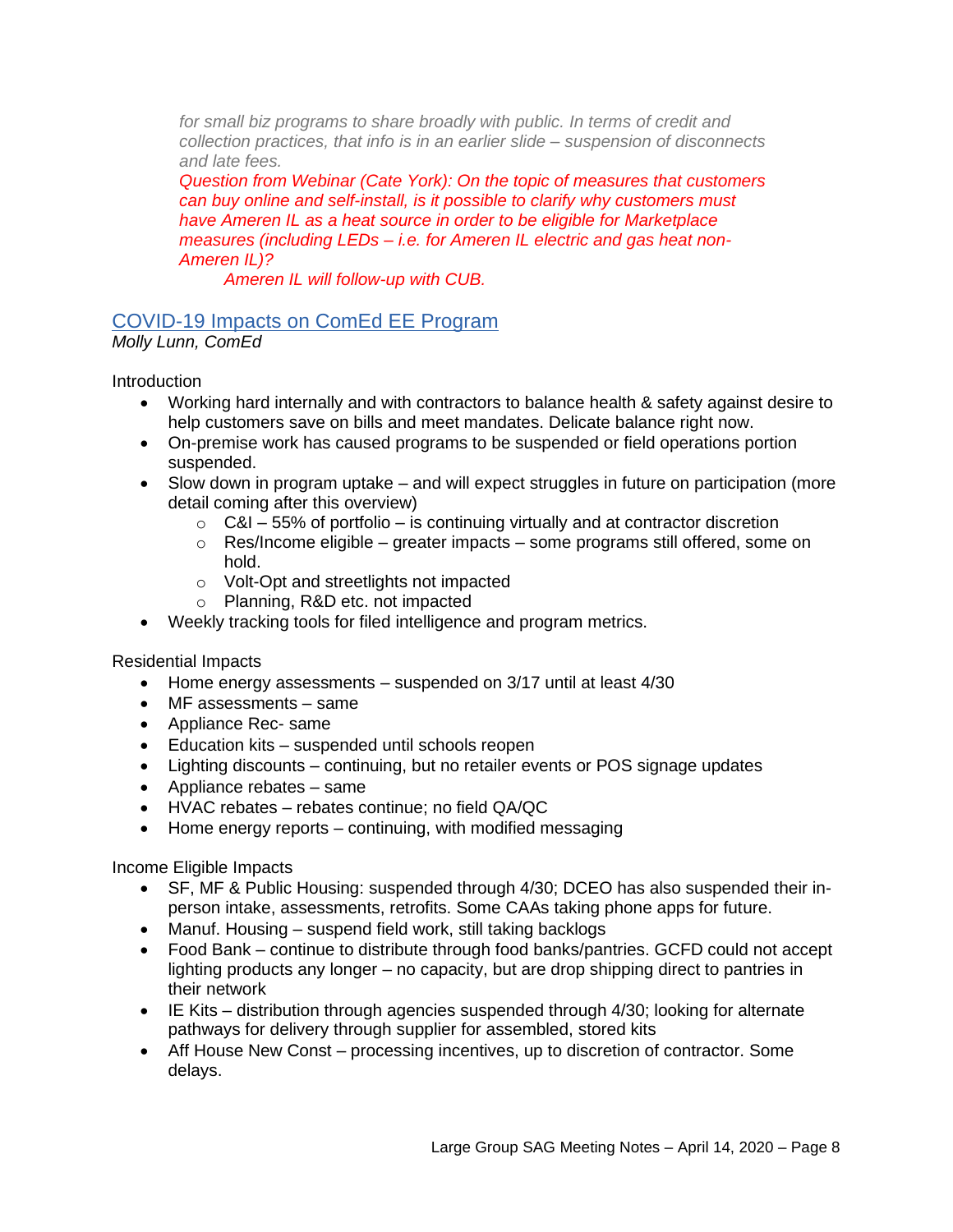Private & Public Sector C&I Impacts

- Continuing most programs shift aspects to virtual/remote options. No in-person or onsite events or meetings or field inspections. Working on how to do remote data collection in discussion with Guidehouse.
- Growing Virtual RCx participation.
- Small biz kits was always remote offering, shipments continue as usual. Calling from remote instead of call center.
- SEM shifted cohorts and workshops to remote. "Virtual Treasure Hunts" have been popular.
- Facility assessments shifted all to virtual; starting with smart meter data and interview; engineer in-person postponed
- Using smart meter analytics to target most impacted customers for assistance looking for the niches. e.g. shut down but still high usage.
- Schools a lot have said "only essential personnel" on site nobody but their cleaning crews on site.

*Q: (Chris Neme) Have you thought about leveraging data analytics as a pipeline-filling tool? Use it as a leverage point to engage customers while shut down. Identify opportunities they can be primed to pursue when opportunity is available?*

*A: Yes, that's a great idea. We will consider doing that. Because we had a very strong Q1 in the history of our standard program, so strong pipeline going into this and still closing out projects. Have to consider how to build that pipeline again.*

*Comment: (Chris Neme) Some of the CT and New England utilities have pulled together a list of vendors for virtual auditing and etc. This is a good time for those tools.*

*A: (Todd Thornburg) We are investigating that right now. Not market by market. It's customer by customer how receptive and want to be engaged. Some grocery stores want us there at night, others are busy stocking and don't want us there. We are working with our engineers and using those tools.*

*Comment (Chris Neme): Can you put together some information on that for sharing, would be a useful one-pager.*

#### *A (Molly Lunn): Todd's team has done lots of internal writeups, we can put something together.*

*Comment from Webinar (K.C. Doyle): Regarding the request for documentation of remote data analytcs and info-sharing, is there an effort to document all the changes portfolios have made for use in the event of future stay at home directives?*

*Q (Marlon McClinton): Can you provide more Info about "Treasure Hunt"? A: (Todd Thornburg) This one was a surprise to us. It's a component of SEM projects, where the team comes together at site to spend a day or two to look at all the nuggets that can help business savings – EE, inventory, etc. From a program standpoint, we thought that would be too difficult. One participant reached out from a cohort and we came up with a virtual idea. Was awkward at the beginning, but customer had lots of pics of equipment and nameplates, and once it got rolling we really pulled it off. Customer and participants were thrilled about it. It does mean more homework on customer end to get pics and documentation to share.*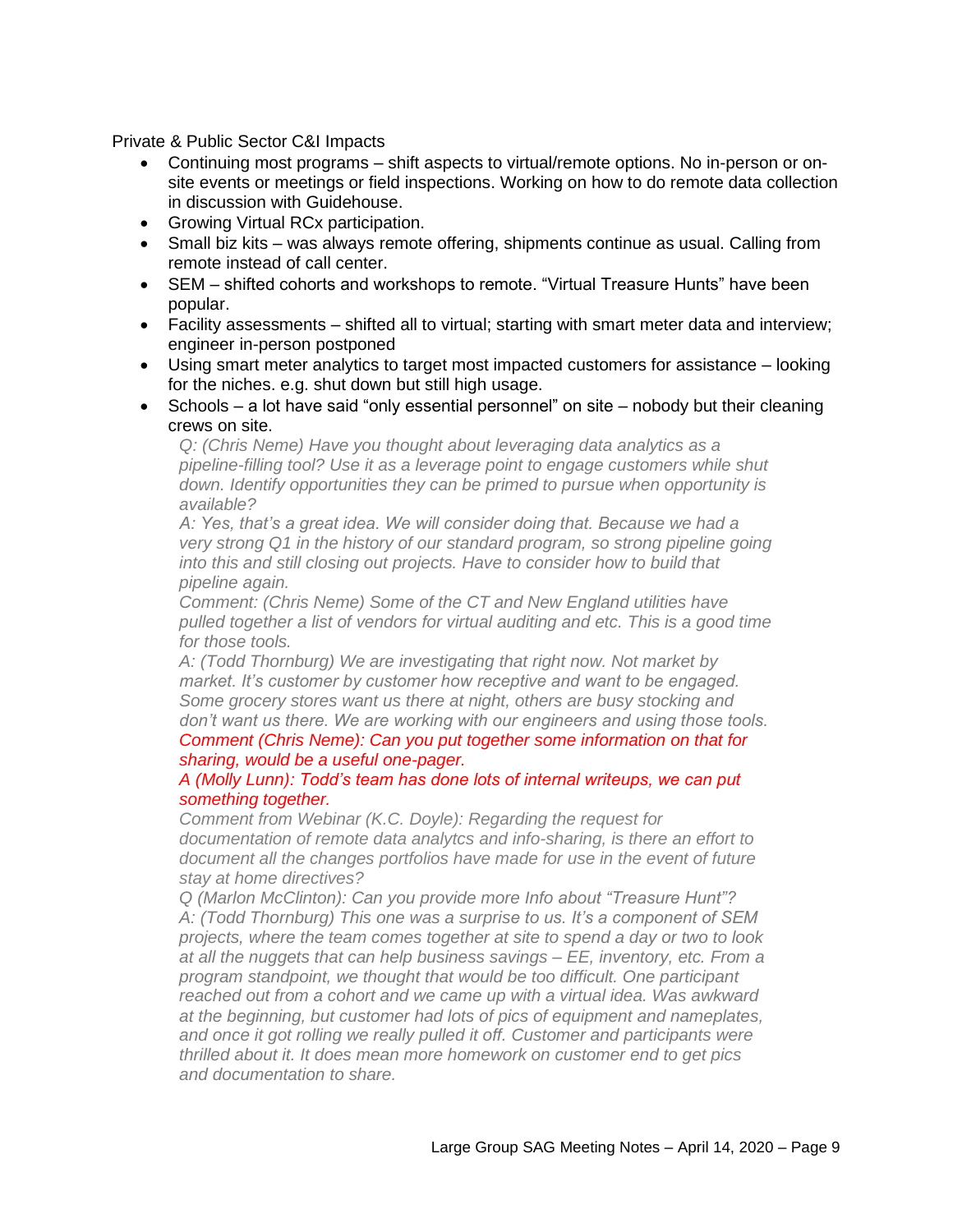Other COVID impacts

- R&D moving ahead as normal, but no new conferences or events. Screening tech and pilot proposals continue. 22 active pilots and projects continue with some tweaks, but no major delays expected. Had to end/major delay 9 pilots.
- Evaluation Guidehouse suspended field work. No impact to 2019 evaluations.
- Call center work from home rotating, ready for full-scale switch.
- VO and LED Streetlighting continue.

#### **Conclusion**

- Anticipate impact to spend/save for portfolio. Hard to predict or quantify. Expect delayed impact in C&I due to strong pipeline but those are wrapping up. Big residential impacts and hard to just "flip the on switch" – layoffs and furloughs for implementation contractors.
- Community Action Agencies [for joint utility IHWAP-leveraged program] will have pressure to spend federal funds first, which will be a problem for our spending.
- Lot of unknowns how long will it take for a customer to want us to come into their home or facility? How will economy affect ability to participate?
- Savings targets are at risk, evaluating avenues for relief. Evolving weekly if not daily.

#### Q&A

*Q: (Karen Lusson) It's difficult to anticipate how companies will react to those spending and savings targets…a plea to companies to as they think about that and develop a position to keep SAG and stakeholders informed so we can come to an agreement on what that process should look like instead of dropping it into the reconciliation proceedings. Keep communications pathway open through SAG process.*

*A: (Molly Lunn) Not planning to drop anything; we haven't shared yet because we still are trying to determine what those impacts will be. This is the first share, but won't be the last.*

*A: (Emma Salustro) We are trying to get our feet under us at this point but it is going to be a group effort.*

*A: (Kristol Simms) We are in a similar place, trying to understand the impacts*  and options. We are very interested in working with stakeholders. Will ask that *even if it is offline, if you have initial thoughts and concerns please help us by sharing. We don't think we have all the answers and have already heard good suggestions on this call.* 

*A: (Molly Lunn) Same for ComEd.* 

### [Nicor Gas COVID-19 Impacts](https://s3.amazonaws.com/ilsag/SAG-Update_Nicor-Gas_COVID-19-Impacts_April-14-2020.pdf)

*Mike King, Nicor Gas*

Business/Public Sector

- Biz EE Rebates (BEER) shift to second half of year on projects
- Small Biz (SB) projects cancelled or pushed back to 2021
- Custom/CHP assessments on hold as of mid-March; could be a lack of engineering resources and push back projects to 21-22 depending on the size of project (6-12 month project times)
- Comm Indust New Const (CINC) cold be pushed back to 2022
- Looking at innovations, esp. virtual assessments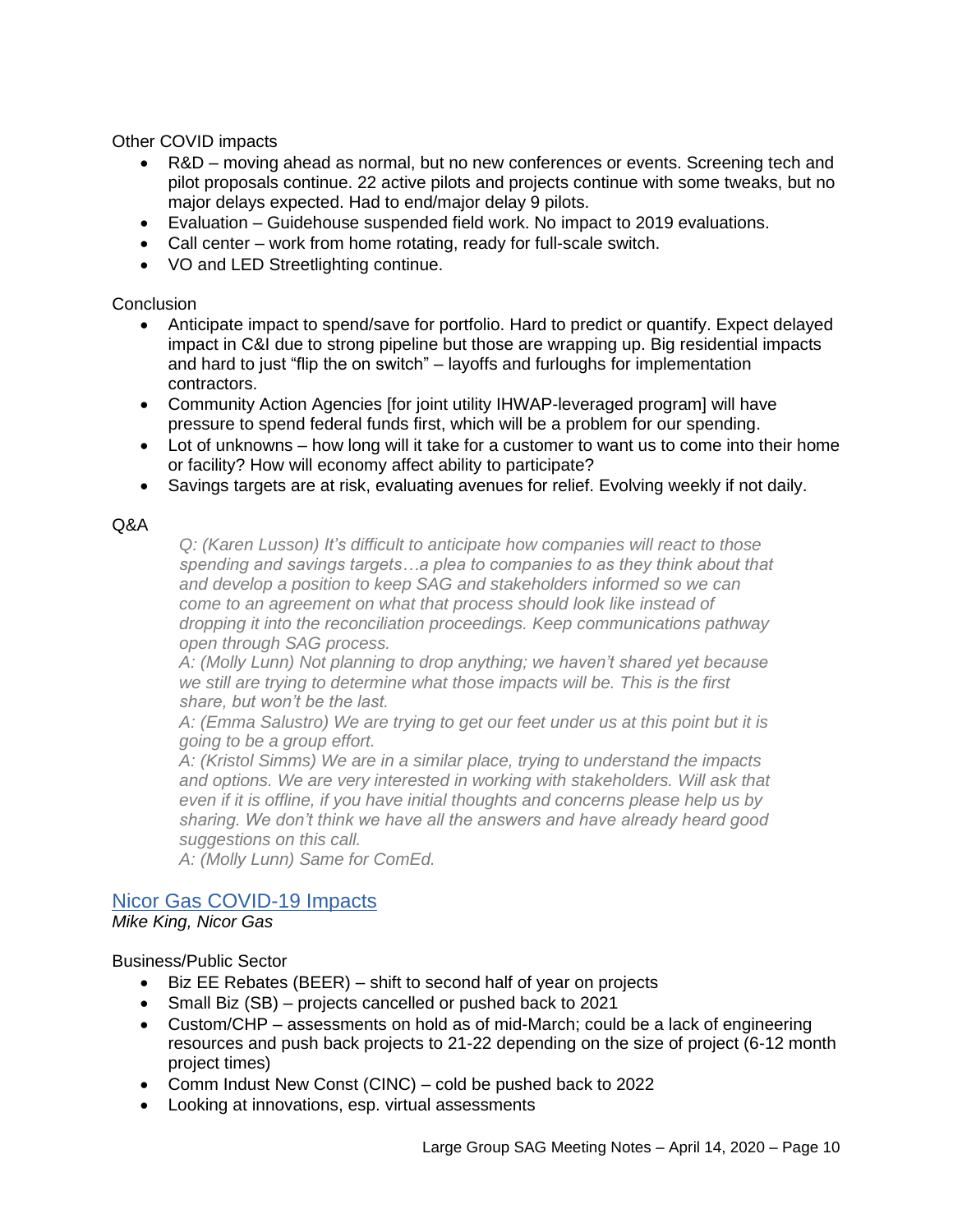• Vacant buildings – working with ICs to find ways to get into buildings and work with owners/public respectful of their time and mission.

*Q: (Chris Neme) Do you have pipeline of CHP? A: One project closing this year Q: Is it a big one? A: 40,000 therms for us*

#### *A: (Kristol Simms) We have one or maybe two in the pipeline too.*

#### Residential Programs

- Home EE Rebates (HEER): Installs are restricted emergency only; slowed down
- Home energy savings (HES): All assessments on hold; air sealing slow down
- Elementary Education Super Saver: No kits being shipped, teachers not available to deliver instruction; looking for virtual classroom ideas, maybe for Fall
- Multifamily: All Direct Install programs and assessments jointly with ComEd on hold; prescriptive side rebates still processing; limited trade ally activity especially where they don't have to go into tenant units (i.e. boilers)
- Energy Saving Kits (ESK): No events happening, kit requests reduced
- Home Energy Reports (HER): Customers more focused on their home energy use a small silver lining
- Res New Construction: Decline in new home sales; participation and completion will decline accordingly

Income Qualified

- Public Housing: All scheduled work on hold; maybe start-up in Q3 or Q4
- Contractor Channel (CC): All assessments and retrofits on hold; staffing ramp-up affected
- Community Action Agency (CAA): All assessment and retrofits on hold; staffing ramp-up affected; PPE hard to find
- Affordable Housing New Const (AHNC): On-site verifications on hold; delays in completions, some pushed back to 2022

*Q: (Chris Neme) For all utilities, the challenge of shutting down going into homes is trying to pick back up again. Staff layoffs vs ramp-up. Have utilities given thought to using current year funds that might not otherwise be spent to support CAAs retaining staff or providing online training to prepare workforce and not have the drop off in already-challenging staffing?*

*A: It is something we thought about and have talked to IACAA and CAAs about. They have a training budget. No ideas are off the table. If we can use our funds for training then it's worth considering.*

*Q: What about paying for staff to go to the training, not just paying for the training? Therefore, we don't have this drop in staffing and the ability to ramp up?*

*A: We will lose people who are furloughed or laid off.* 

*A: (Kristol Simms) This is a concern that we are interested in tracking and trying to address not just for CAAs, but also program allies and* 

*implementation contractors. Our Market Development Initiative efforts have served as a way for us to shift. We have an intern program and we are trying to shift that to some staffing grants for small companies or CAAs and looking to ad hoc opportunities as well. Trying to find the ones in need. We want more information and are trying to gather more information. We don't want to go in*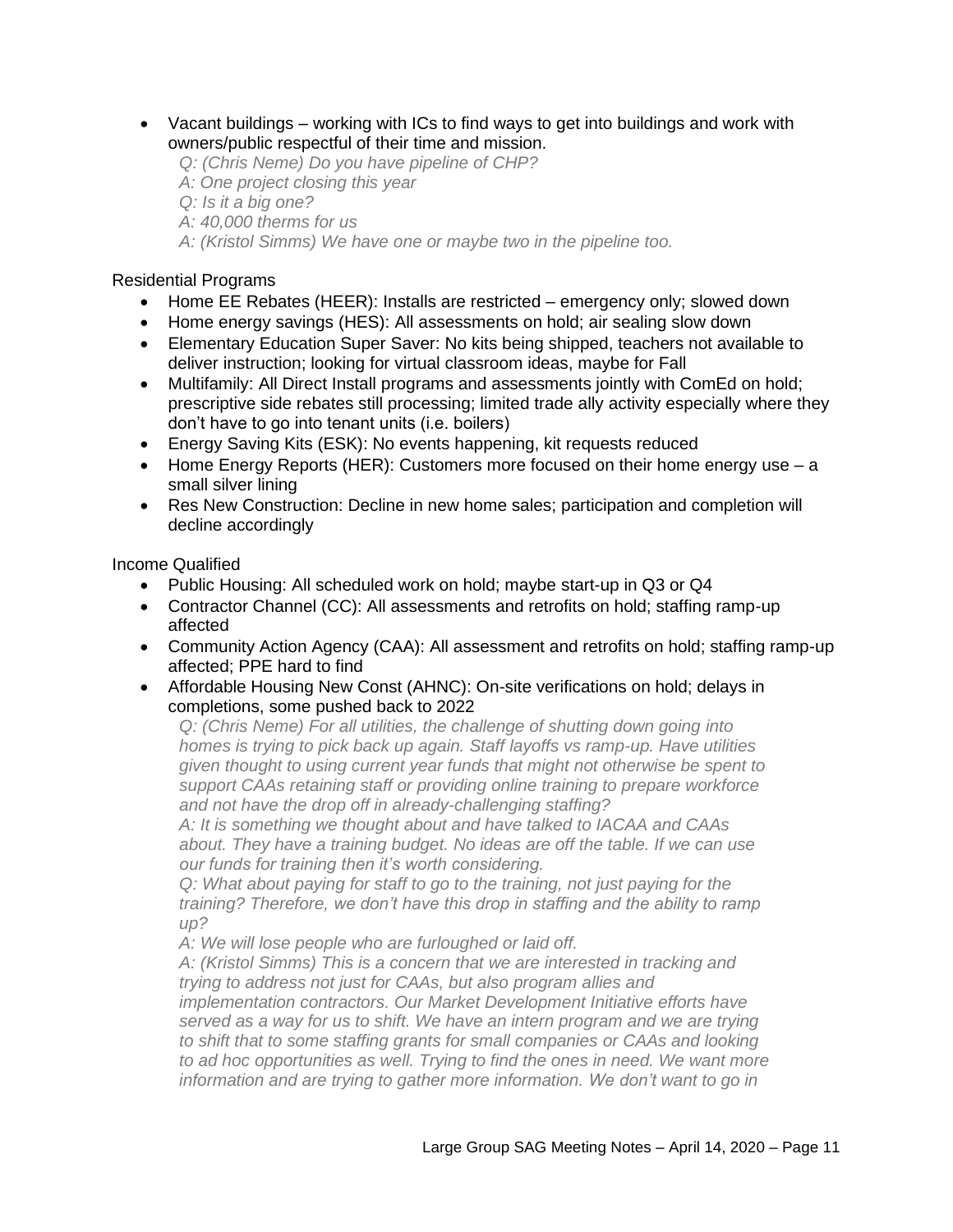*without info about what is really needed, but also don't want to miss an opportunity.*

*Comment: (Chris Neme) I have had conversations with head of DSM for Consumers Energy – they have made a commitment to pay all implementation contractor staff through end of April for this reason. It's worth a conversation. Comment: (Phil Mosenthal) CT is pursuing some of this as well. In addition to CAAs there are potential investments that could be made to further market transformation down the road. For example, heat pump manufacturers could offer installation trainings.*

*Comment (Karen Lusson): In addition to CT, California took action through their Commission Executive Director.*

*Comment (Laura Goldberg): We have seen some Commissions start dockets and engage stakeholders about this issue, including keeping the workforce paid and trained. We are interested in talking more about this.*

*Q (Kristol Simms): Interested in whether the Illinois Commerce Commission has thought about this.*

#### *A: (Celia Johnson): Will follow-up with Jennifer Morris.*

*Comment from Webinar (Larry Dawson): Agencies are using training & technical assistance funds from DCEO for staff development and continued training now. DCEO is currently supporting agency staffing to keep employees on board. If the work stoppage drags on for months, there may be a need for staffing assistance from utilities.*

*Comment from Webinar (Devin Day): I believe Illinois included HVAC and water heating professionals as essential workers exempt from the stay-athome order.*

*Q (Ted Weaver): This is a great conversation. Agree it's a bad idea to decimate workforce. But IL has rate caps where some other states don't. How does this work if it is in public interest to spend the money but then can't meet goals when ramp up?* 

*A: (Chris Neme) This is different for gas utilities – they have a 4-year budget as opposed to annual for electric who can't carry forward unspent amounts. Gas can carry forward. Easier for electric – if they can't spend on programs and spend on training instead, they are no worse off. But if gas utilities spend it now, they have less to spend next year.*

*A: (Kristol Simms) Not sure we have agreement on this, we should continue discussing.*

*Comment (Emma Salustro): ComEd is also interested in continuing this conversation.* 

*Comment (Mark DeMonte): Echoing Emma, there may be further discussions warranted especially with issues of budget and spending. We need to continue these discussions and be open minded.*

#### Program Impacts

- Forecast EOY is down 31% from original forecast
- Graph of portfolio anticipated impacts; 6.3 M therms reduction forecast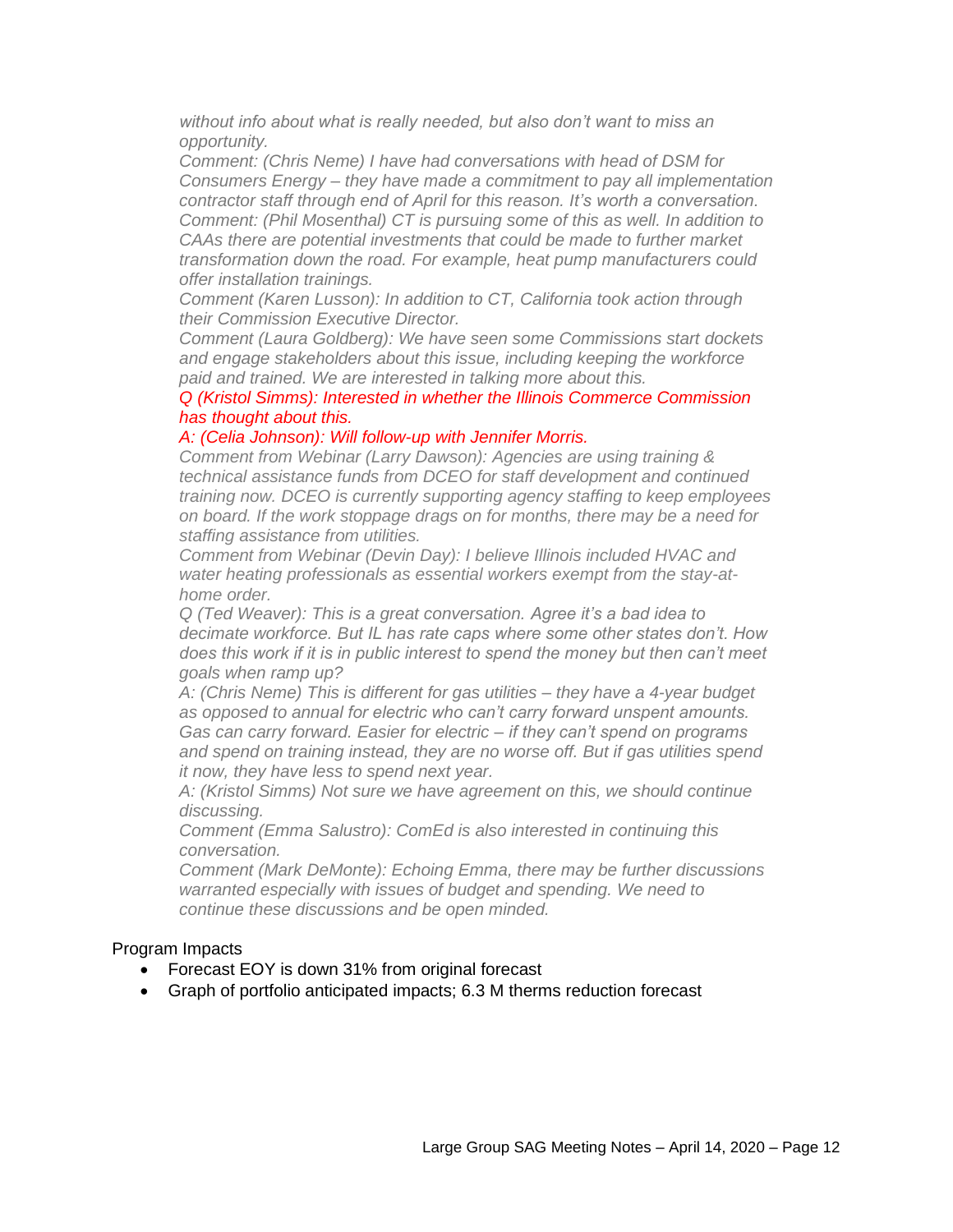# [Peoples Gas and North Shore Gas COVID-19 Program Impact Summary](https://s3.amazonaws.com/ilsag/PGLNSG_SAG_COVID19-Impacts_04132020_FINAL.pdf)

*Christina Pagnusat, Peoples Gas & North Shore Gas*

Introduction

- Safety first. All non-essential in person meetings suspended until future notice.
- Following guidance of CDC, WHO, CMS; wear PPE and sanitize.
- Remote work since mid-march. Have an incident management team.

Trade Ally Support

- Virtual pre- and post-inspections
- Digital signatures for new projects
- Monthly webinars and review of safety protocols; check-ins about customer response and relaunch options
- Enhancing communications email updates, engagement webinars, online portal for trade allies

Business Programs

- Highlights
- C&I virtual meetings where possible; customers receptive and grateful to keep projects going
- Pushing completion dates to last half of year or 2021
- Public sector virtual energy audits for public schools, plan to expand to City of Chicago
- Small and mid-size had strong Q1 pipeline and working to keep it going; evaluating promotions or bonuses to get customers participating again
- Online self-assessment for small businesses launching later this month
- Considering market-segment specific EE kits hotels, commercial real-estate

Residential Programs

- Some rebate volume remains for MF boiler rooms
- Home energy rescheduled for future, dynamic situation; exploring digital marketing and online scheduling to help relaunch; revising safety protocols
- Super savers working to enroll 6<sup>th</sup> graders for Fall 2020
- HVAC/Wx/HER: not impacted due to heating season
- Smart thermostat impacts being evaluated

Income Eligible

- IHWAP all non-essential field work suspended; emergency continues case-by-case
- MF/Public remote where we can, reschedule field work, still providing rebates
- AHNC: virtual verification options being developed
- Energy Savers: Postponed all schedule audits
- Kits: No impact, plan to release 20k kits by EOY

Marketing and Outreach

- On hold all events, scheduling some optimistically for June; dynamic situation
- Customer segment specific webinars
- Shifting marketing to options and opportunities for relaunch; work with customer priorities to serve them
- Enhanced trade ally communication